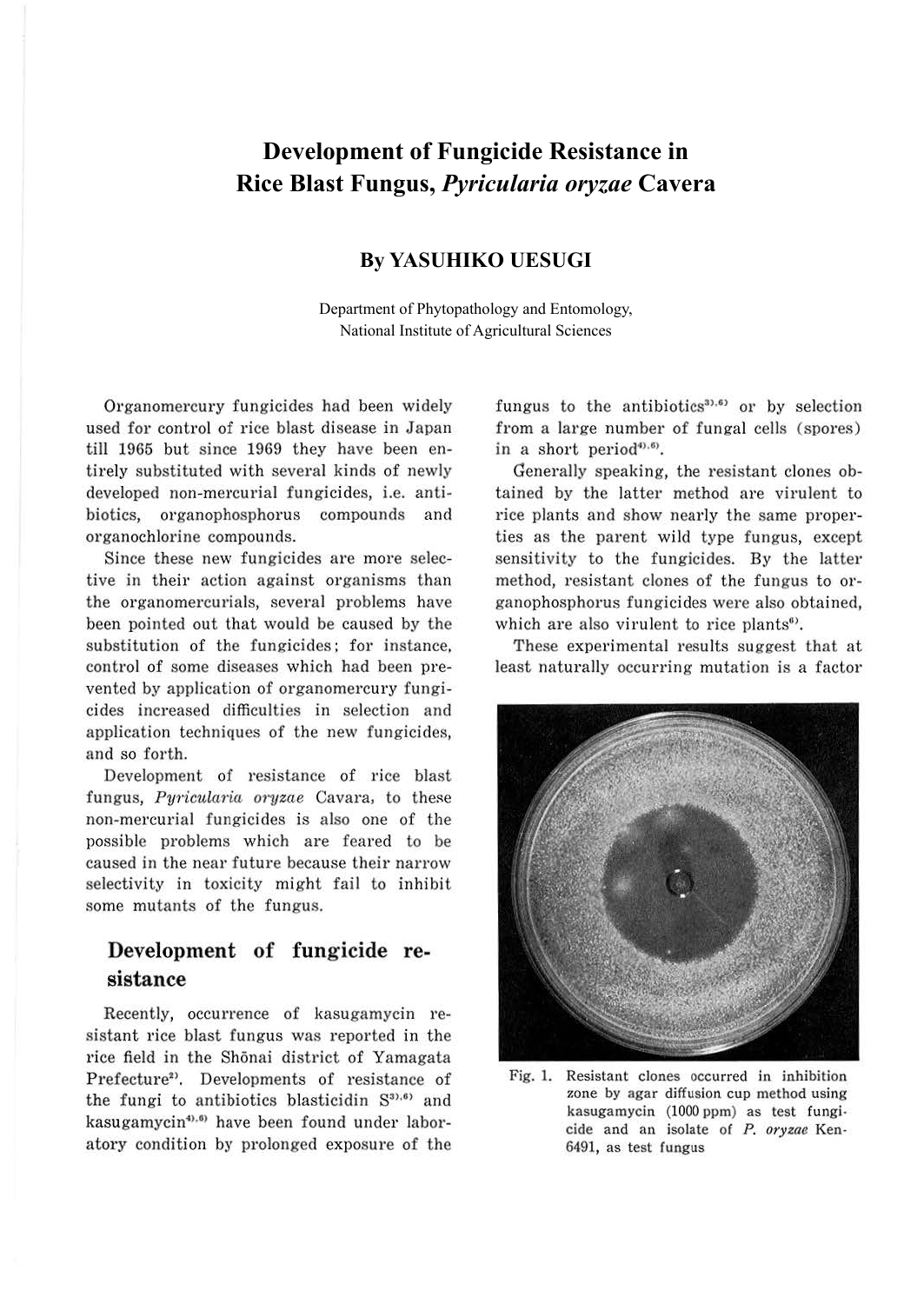of development of fungicide resistance, *in*  other words, rice blast fungus occurring in the rice field always contains a very small number of the fungicide resistant mutants ( Fig. 1). In this connection, an ecological problem remains to be solved—why the population of the resistant mutants stay at so low level until the fungicide is applied.

## **Biochemical mechanism of fungicide resistance**

There are many cases in which a microbe becomes resistant to a drug. Increased detoxification, decreased activation, decreased penetration through cell membrane of the drug and decreased sensitivity of the target enzyme to the drug have been proposed as factors for the drug resistance of the microbe.

Decreased penetration of blasticidin S through fungal cell membrane was proposed to be the resistance mechanism of the resistant rice blast fungus obtained by prolonged exposure to the antibiotic, because the protein synthesis, which is the site of fungicidal action of blasticidin S, was not inhibited when intact cells of the resistant fungi were used but was inhibited in the cell free system of the resistant fungus<sup>1)</sup>.

On the other hand, it was likely that kasugamycin resistance of rice blast fungus might be due to decreased sensitivity of the enzyme system.

Resistance to organophosphorus fungicides had been suspected to be due to their degradational detoxification on the analogy of organophosphorus insecticide resistance in insects which is, in most cases, related to metabolic detoxification.

Metabolism of the organophosphorus fungicides was, therefore, investigated by  $S^{35}$ -,  $P^{32}$ -,  $C<sup>14</sup>$ -labeled and  $S<sup>35</sup>$ -,  $P<sup>32</sup>$ -double labeled compounds comparing the resistant clone with its parent susceptible clone. No significant difference in metabolic pattern was found between the susceptible and the resistant clones both qualitatively and quantitatively in each case of edifenphos (EDDP, Hinosan ®)<sup>9</sup>', IBP

(Kitazin P ®)<sup>53</sup>, and ESBP (Inezin ® )<sup>103</sup>.

Further investigation of resistance mechanism to organophosphorus fungicide is now in progress.



## **Cross-resistance and other items important in preventing fungicide resistant fungi**

When an organism resistant to a drug is also resistant to another drug, this resistance is called cross-resistance. It *is* important for the control of a resistant phytopathogenic microbe to a drug to examine its crossresistance to other drugs.

Thus, a rice blast fungus resistant to an antibiotic has no cross-resistance to organophosphorus fungicides, and a fungus resistant to an organophosphorus fungicide has no cross-resistance to both the antibiotics but is cross-resistant to other organophosphorus fungicides having thiolate structure,  $>P(0)S^{-0}$ .

Further investigation for cross-resistance of phosphorothiolate resistant fungi to a wide range of chemicals, including organophosphorus compounds other than phosphorothiolates, led to a finding that the phosphorothiolate resistant fungi are specifically susceptible to some phosphoramidates, which have structure of  $>NP(0)$  <, though their thiolate susceptible parent clone is resistant to the amidates (Fig.  $2)$ <sup>8)</sup>. Such drug resistance (and related susceptibility), called negatively correlated cross-resistance, would become a powerful means in prevention of the drug resistant organism.

Since this negative correlation of crossresistance between organophosphorus thiolates and amidates suggested some relationship in their fungicidal action, joint action of the amidates and the thiolates was investigated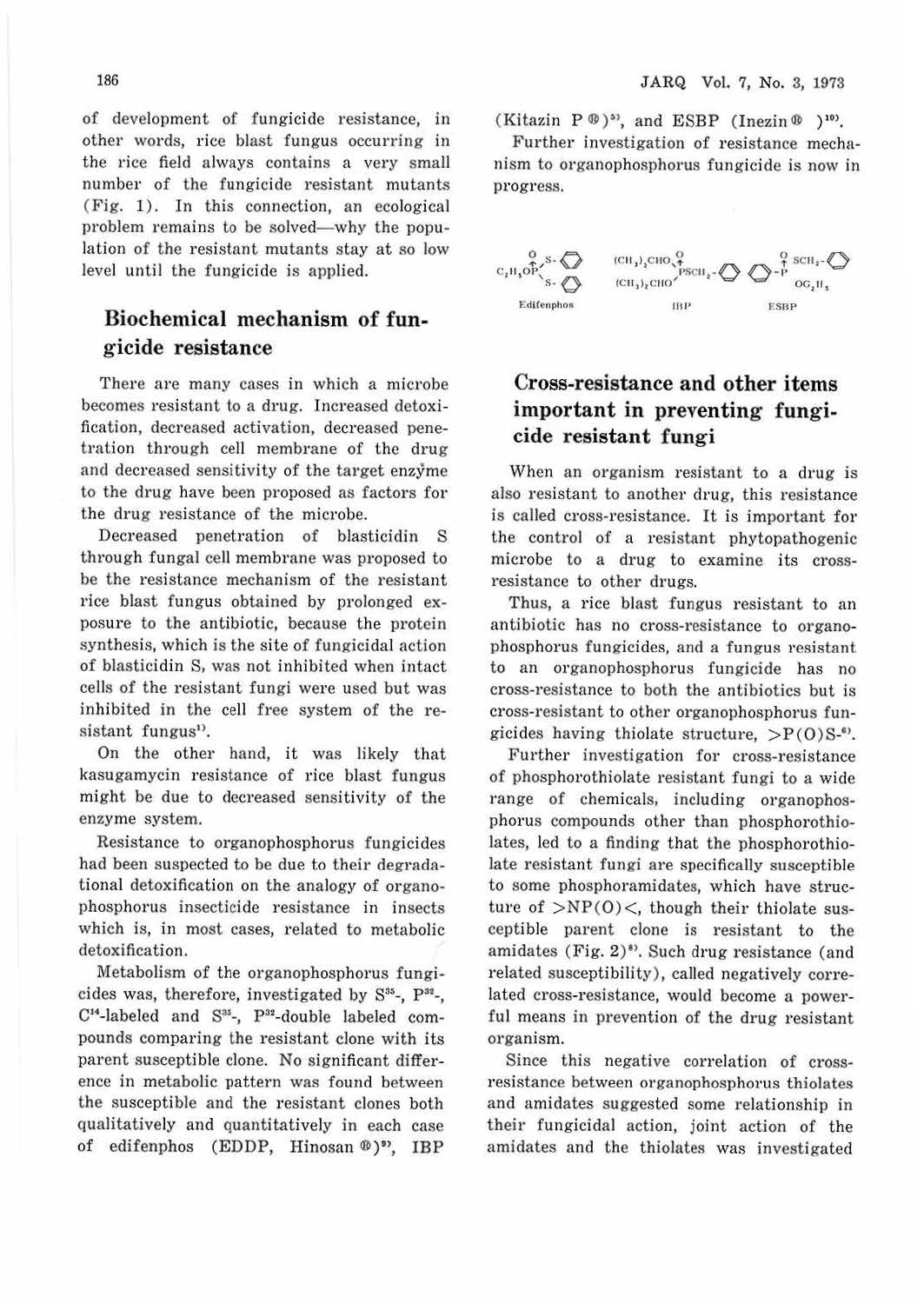

Fig. 2. Negatively correlated cross-resistance shown by growth of the wild type rice blast fungus (inoculated vertically on each plate) and the organophosphorus thiolate resistant clone (inoculated horizontally) on agar plates containing an organophosphorus thiolate fungicide (middle line) and an amidate (lower line), contrasting with that on fungicide untreated agar plate (upper left)

by crossing the paper strips each impregnated with respective fungicide on agar plate seeded uniformly with spores of test fungus.

Remarkable expansion of inhibition zone was observed at the crossing of the paper strip impregnated with the thiolates and that with the amidates when wild type (thiolate susceptible) rice blast fungus was used as test organism (Fig. 3), but it was not observed when the thiolate resistant clone was used<sup>8)</sup>. This expansion of inhibition zone shows, of course synergism in fungicidal activity between organophosphorus thiolates and amidates.

Later work revealed that some acid amide compounds, for instance propanil (3', 4'-dichloropropionanilide) and its derivatives are also synergistic in fungicidal activity with phosphorothiolates on wild type rice blast fungus but not on phosphorothiolate resistant fungus<sup>7</sup>. In this case, however, negative correlation in cross-resistance with phosphorothiolate was not observed.



Fig. 3. Synergism of a phosphoramidate with an organophosphorus thiolate fungicide (IBP) shown by the pattern of inhibition zone around the crossed paper strips impregnated with the thiolate (vertical one) and the amidate (horizontal one) respectively on agar plate seeded uniformly with a wild type rice blast fungus